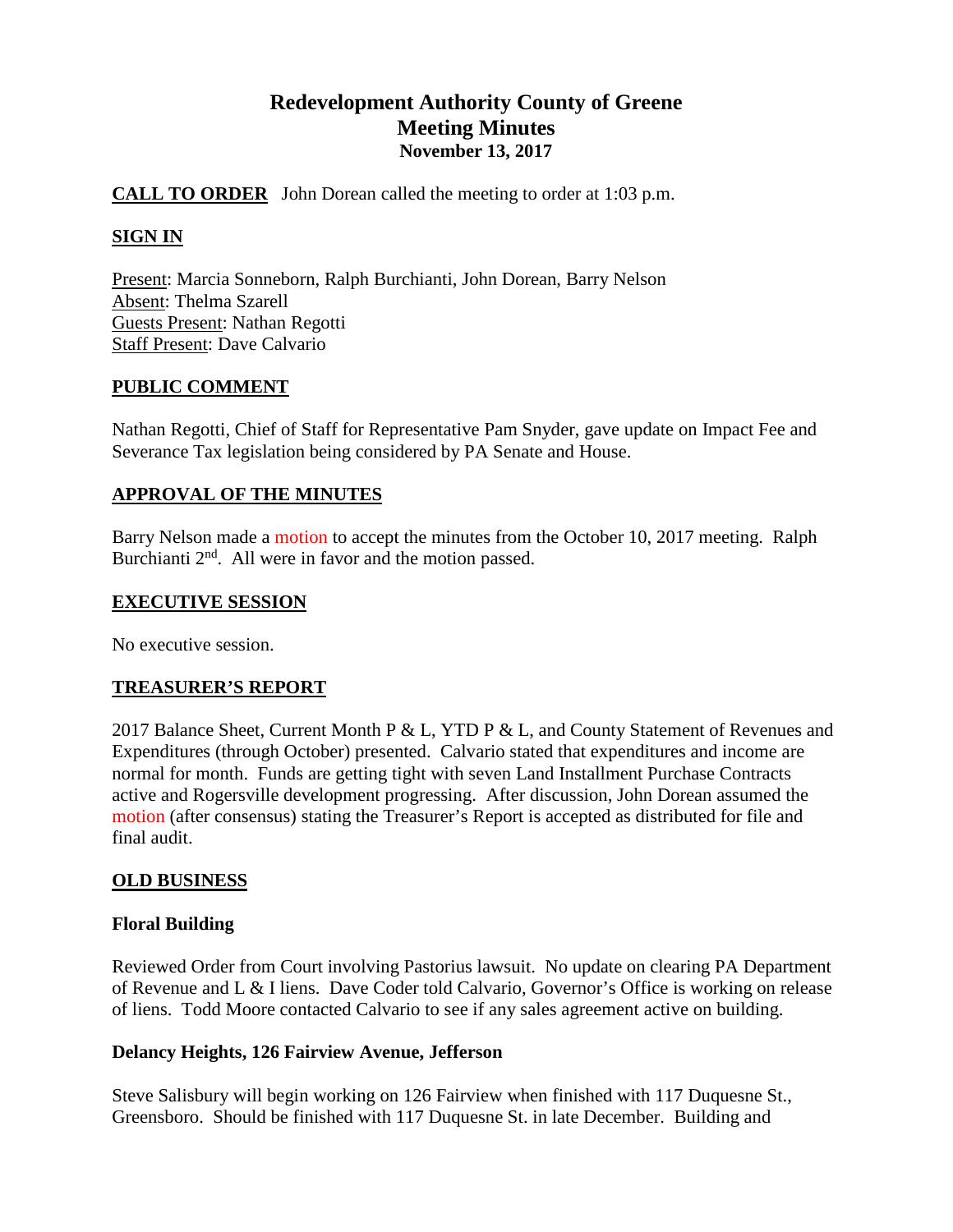Construction Occupation and Electrical intern students from Greene County Career and Technology Center will begin working with Steve on January 3, 2018. Students will be paid up to 90 hours through a grant administered by Blueprints.

## **Nazer St. Remediation and Stabilization Update**

Greene County Habitat for Humanity put in drain for rain water, but has not broken ground for footers.

## **Old Rogersville School Development**

Calvario gave update on project. Second progress payment of \$60,088.50 made to Hughes Corporation. Distributed flier prepared by Maribeth Coote to advertise homes. Discussed upgrade of counter tops and first floor flooring. Calvario will gather what upgrades would cost. Distributed current cost of each home. Homes will be advertised in OR and GreeneSaver.

## **Discussions with Morris, Perry, and Richhill Township Supervisors**

-Wind Ridge, Chambers property. RDA appointed Conservator. Will assess septic system in winter after brush gone. Goal is to assess by end of year. -Nineveh, Kita property. No update. -Mt. Morris, Dotson property. No update.

#### **Current Projects**

Calvario reported that Steve Salisbury is working on 117 Duquesne St., Greensboro. Barry Nelson and John Dorean commented on progress and condition of home from visit made recently.

#### **Parkview Knoll, Carmichaels**

Calvario reported invoice for \$100,000 was received from Ralph Falbo, Inc. for payment on completion of Community Center. Requests for \$50,000 were made to Cumberland Township and Greene County.

## **133 Bowlby St., Waynesburg**

Property donated to RDA. Home Remodeling by Riggs is working on home. Second progress payment of \$20,800 made.

#### **Pitt Gas Properties, Clarksville**

Patsy Bell has two properties in Pitt Gas she would like to relinquish. Plan is to donate one and sell one to RDA for \$3,500. Title searches revealed liens on both properties. Ralph Burchianti gave a few thoughts on how titles might be cleared up and for Calvario to discuss with Colin Fitch (notification via Publication and/or file action of Quiet Title).

## **Nemacolin, PHARE Grant**

Calvario distributed summary of grant. Awards will not be made until Spring 2018.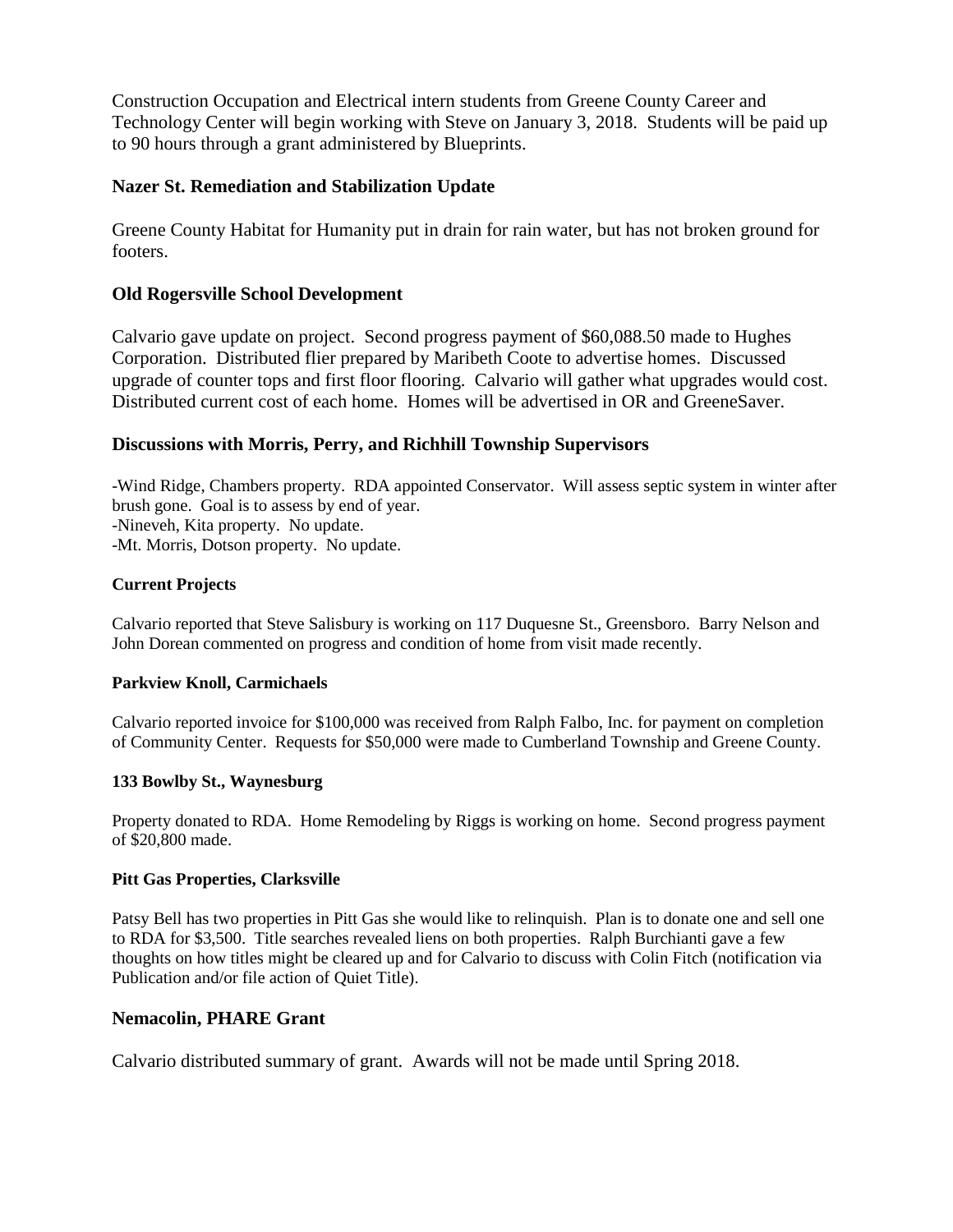## **Proposals from Realtors**

Tabled discussion on proposals from realtors to sell RDA properties.

## **Benedum Foundation Grant**

Summary of Benedum Foundation grant to address blight in Pitt Gas, Chartiers Hill, Teagarden Homes (GI Town) distributed. Calvario reported Chris Gulotta, consultant with PA Housing Alliance, did a second site visit on October 25. Gulotta will meet with Commissioners and Jeff Marshall on November 30 to review creation of Task Force.

## **NEW BUSINESS**

- 1. John Dorean and Dave Calvario gave summary of meeting with Melissa Frameli regarding Land Installment Purchase Contract for 127 School St., Clarksville and her mortgage readiness currently. LIPC is due March 31, 2018.
- 2. Pass through of \$50,000 from Greene County and Cumberland Township for Parkview Knoll. Motion not needed since approved by Board at previous meeting and Funding Agreement signed by John Dorean.
- 3. Reviewed and accepted 2018 RDA Board meeting dates as distributed.
- 4. Discussed purchase of George and Freda Pyle's blighted structure in Teagarden Homes. 2015 PHARE funds have been reallocated for blight remediation and rehabilitation in Teagarden Homes. Picture of structure distributed.
- 5. After discussion, Barry Nelson made a motion to purchase 163 Larimer Avenue, Bobtown, for \$15,000, pending clean title, and RDA would pay all closing costs except preparation of deed. Ralph Burchianti  $2<sup>nd</sup>$ . All were in favor and the motion passed.
- 6. Discussed and confirmed that the Rogersville homes would only be sold.
- 7. Reviewed email from Northeast Energy on homes they own in Jefferson. Decision made not to pursue.

## **DIRECTOR'S REPORT**

- 1. No date set for 2017 Judicial Sale. Continue to look for houses.
- 2. Distributed and reviewed October invoice from Colin Fitch.
- 3. Reviewed Land Installment Purchase Contract on 252 Cherry Alley, Waynesburg with Reginald Williams. Original LIPC was due December 31, 2016. Board extended LIPC twice, pending progress continuing to be made. Review in late 2017. Calvario reported Reginald submitted Pre-application to USDA for mortgage. Blueprints confirmed his credit score is 648, but has missed last two scheduled appointments.
- 4. Discussed finances and need to sell homes.
- 5. Calvario asked for permission to attend PA Housing Alliance annual conference, December 4-6, in Harrisburg. Conference registration will be paid by County's Employee Development budget. Marcia Sonneborn made a motion for Calvario to attend conference. Barry Nelson 2<sup>nd</sup>. All were in favor and the motion passed.
- 6. Meeting with Jefferson Township Supervisors on properties in Pitt Gas and use of Conservatorship to get rid of blight.